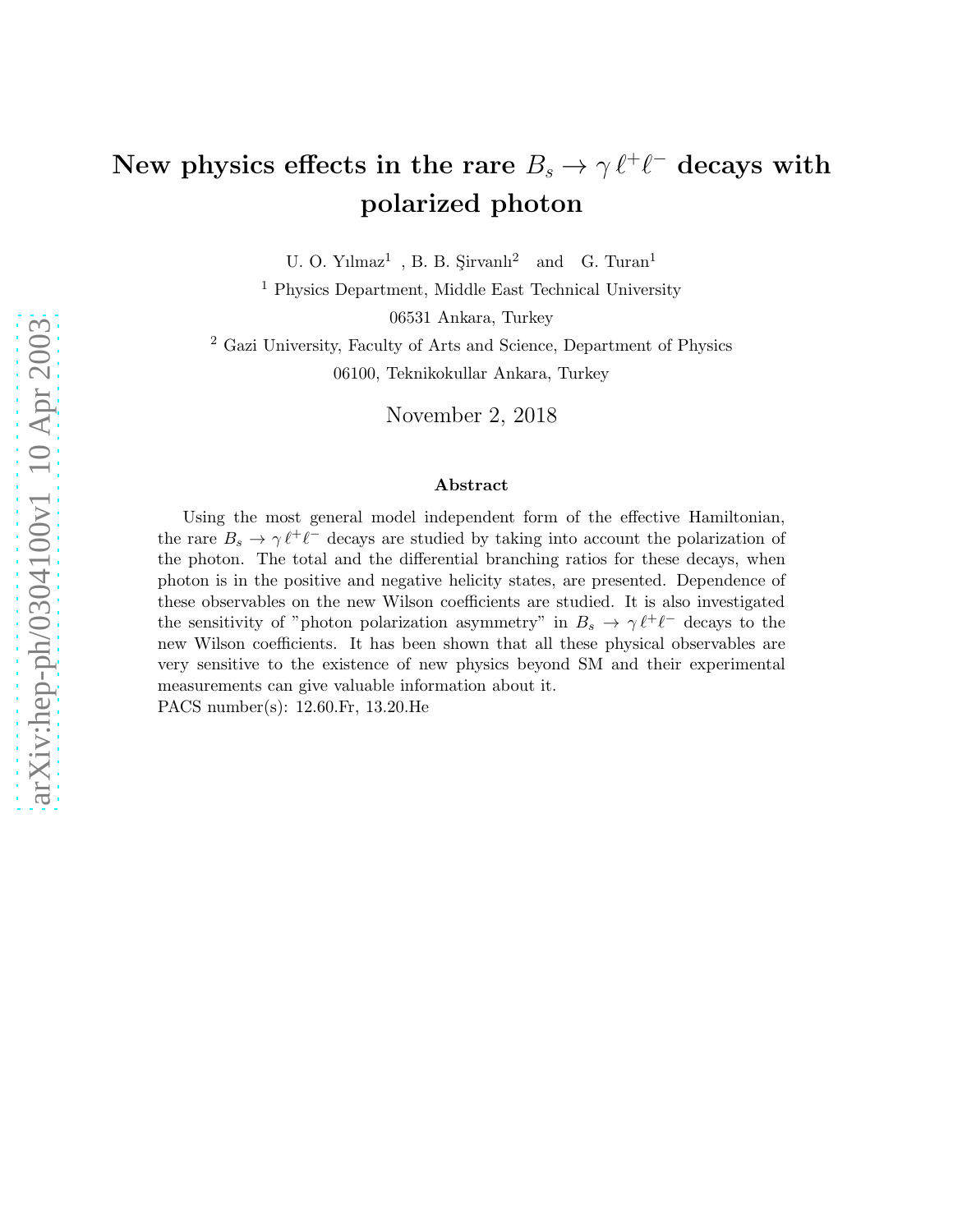### 1 Introduction

The rare B-meson decays induced by the flavor–changing neutral currents (FCNC) have always been important channels for obtaining information about the fundamental parameters of the standard model (SM), testing its predictions at loop level and probing possible new physics.

The observation of radiative penguin mediated processes, in both the exclusive  $B \to$  $K^*\gamma[2]$  $K^*\gamma[2]$  and inclusive  $B \to X_s\gamma[3]$  $B \to X_s\gamma[3]$  channels have prompted the investigation of the radiative rare B meson decays with a new momentum. Among these, the semileptonic  $B_s \to \gamma \ell^+ \ell^ (\ell = e, \mu, \tau)$  decays have received a special interest due to their relative cleanliness and sensitivity to new physics as well as ongoing experiments at the two B-factories  $[4, 5]$  $[4, 5]$ . It is well known that corresponding pure leptonic processes  $B_s \to \ell^+ \ell^-$  have helicity suppression so that their decay width are too small to be measured for the light lepton modes. In SM the branching ratio of the  $BR(B_s \to e^+e^-$ ,  $\mu^+\mu^-) \simeq 4.2 \times 10^{-14}$  and  $1.8 \times 10^{-9}$ , respectively. Although  $\tau$  channel is free from this suppression, its experimental detection is quite hard due to the low efficiency. In  $B_s \to \tau^+\tau^-\gamma$  decay, helicity suppression is overcome by the photon emission in addition to the lepton pair. Therefore, it is expected for  $B_s \to \gamma \ell^+ \ell^$ decay to have a larger branching ratio and this makes its investigation interesting. Indeed,  $B_s \to \gamma \ell^+ \ell^-$  decays have been widely investigated in the framework of the SM for light and heavy lepton modes [\[6\]](#page-10-4)-[\[9\]](#page-10-5), and reported  $BR(B_s \to \gamma e^+e^-$ ,  $\gamma \mu^+\mu^-$ ,  $\gamma \tau^+\tau^-$ ) =  $2.35 \times 10^{-9}$ ,  $1.9 \times 10^{-9}$  and  $9.54 \times 10^{-9}$ , respectively. The new physics effects in these decays have also been studied in some models, like MSSM [\[10\]](#page-10-6)-[\[12\]](#page-10-7) and the two Higgs doublet model [\[14\]](#page-10-8)-[\[17\]](#page-10-9), and shown that different observables, like branching ratio, forward-backward asymmetry, etc., are very sensitive to the physics beyond the SM. Investigation of the polarization effects may provide another efficient way in establishing the new physics. Along this line, the polarization asymmetries of the final state lepton in  $B_s \to \gamma \ell^+ \ell^-$  decays have been studied in MSSM in [\[13\]](#page-10-10) and concluded that they can be very useful for accurate determination of various Wilson coefficients.

In a radiative decay mode like ours, the final state photon can also emerge with a definite polarization and provide another kinematical variable to study the new physics effects [\[11\]](#page-10-11). In this paper, we will study the rare  $B_s \to \gamma \ell^+ \ell^-$  decay by taking into account the photon polarization. Although experimental measurement of this variable would be much more difficult than that of e.g., polarization of the final leptons in  $B_s \to \gamma \ell^+ \ell^-$  decay, this is still another kinematical variable for studying radiative decays. In our work we will investigate sensitivity of such "photon polarization asymmetry" in  $B_s \to \gamma \ell^+ \ell^-$  decay to the new Wilson coefficients, in addition to the study of total and differential branching ratios with polarized final state photon. Doing this we use a most general model independent effective Hamiltonian, which contains the scalar and tensor type interactions as well as the vector types (See Eq.[\(1\)](#page-2-0) below). We note that in a recent work [\[18\]](#page-10-12) we have studied a related mode  $B_s \to \gamma \nu \bar{\nu}$  with a polarized photon in a similar way and showed that the spectrum is sensitive to the types of the interactions so that it is useful to discriminate the various new physics effects.

The paper is organized as follows: In section 2, we present the most general, model independent form of the effective Hamiltonian and the parametrization of the hadronic matrix elements in terms of appropriate form factors. We then calculate the differential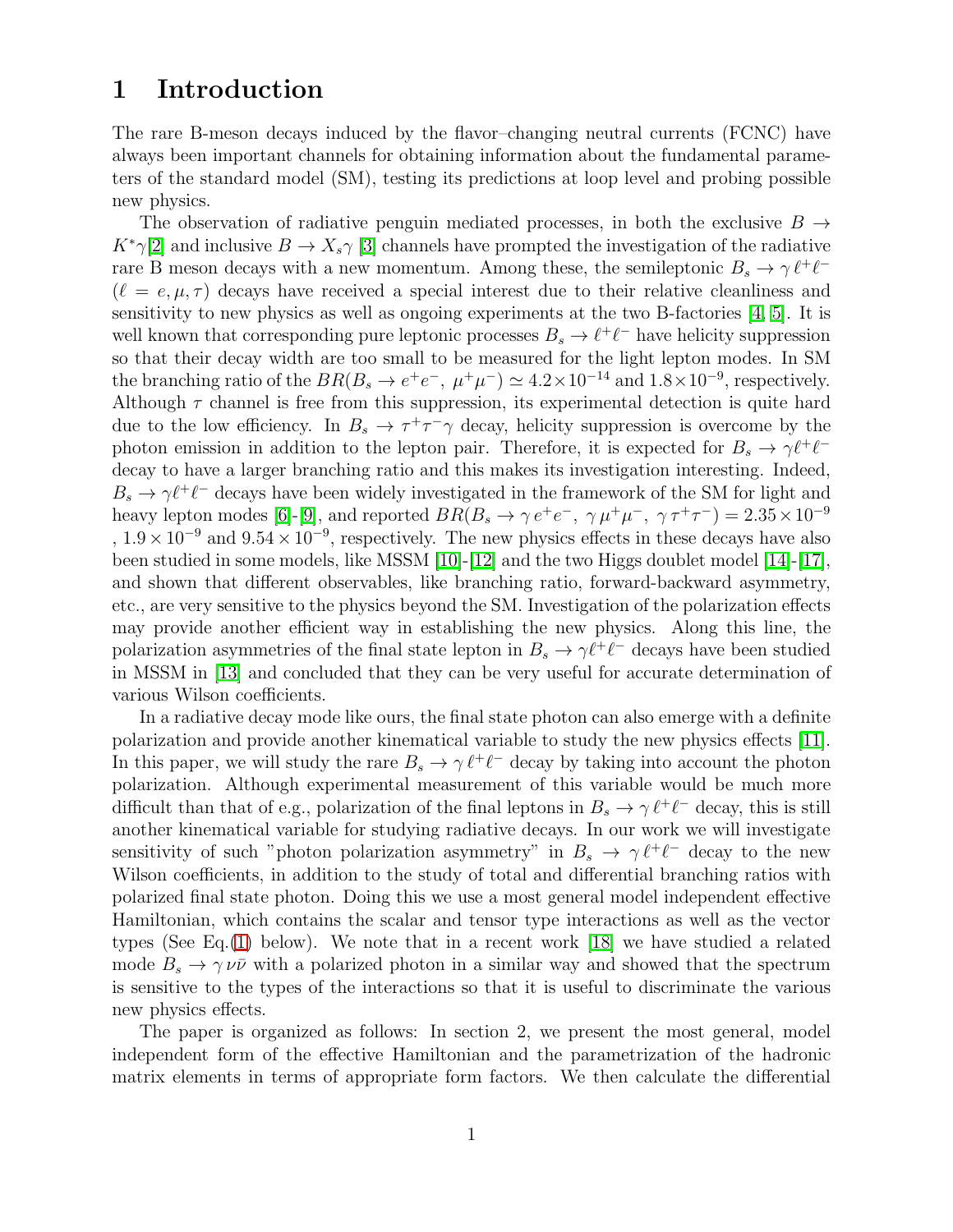decay width and the photon polarization asymmetry for the  $B \to \gamma \ell^+ \ell^-$  decay when the photon is in positive and negative helicity states . Section 3 is devoted to the numerical analysis and discussion of our results.

# 2 Matrix element for the  $B_s \to \gamma \ell^+ \ell^-$  decay

The matrix element for the process  $B_s \to \gamma \ell^+ \ell^-$  can be obtained from that of the purely leptonic  $B \to \ell^+ \ell^-$  decay. Therefore, we start with the effective Hamiltonian for  $b \to s\ell^+ \ell^$ transition written in terms of twelve model independent four-Fermi interactions as follows [\[19\]](#page-10-13):

<span id="page-2-0"></span>
$$
\mathcal{H}_{eff} = \frac{G\alpha}{\sqrt{2}\pi} V_{ts} V_{tb}^* \Biggl\{ C_{SL} \bar{s} i \sigma_{\mu\nu} \frac{q^{\nu}}{q^2} L b \bar{\ell} \gamma^{\mu} \ell + C_{BR} \bar{s} i \sigma_{\mu\nu} \frac{q^{\nu}}{q^2} R b \bar{\ell} \gamma^{\mu} \ell \n+ C_{LL}^{tot} \bar{s}_{L} \gamma_{\mu} b_{L} \bar{\ell}_{L} \gamma^{\mu} \ell_{L} + C_{LR}^{tot} \bar{s}_{L} \gamma_{\mu} b_{L} \bar{\ell}_{R} \gamma^{\mu} \ell_{R} + C_{RL} \bar{s}_{R} \gamma_{\mu} b_{R} \bar{\ell}_{L} \gamma^{\mu} \ell_{L} \n+ C_{RR} \bar{s}_{R} \gamma_{\mu} b_{R} \bar{\ell}_{R} \gamma^{\mu} \ell_{R} + C_{LRLR} \bar{s}_{L} b_{R} \bar{\ell}_{L} \ell_{R} + C_{RLLR} \bar{s}_{R} b_{L} \bar{\ell}_{L} \ell_{R} \n+ C_{LRRL} \bar{s}_{L} b_{R} \bar{\ell}_{R} \ell_{L} + C_{RLRL} \bar{s}_{R} b_{L} \bar{\ell}_{R} \ell_{L} + C_{T} \bar{s} \sigma_{\mu\nu} b \bar{\ell} \sigma^{\mu\nu} \ell \n+ i C_{TE} \epsilon^{\mu\nu\alpha\beta} \bar{s} \sigma_{\mu\nu} b \bar{\ell} \sigma_{\alpha\beta} \ell \Biggr\} ,
$$
\n(1)

where L and R are the chiral projection operators defined as  $(1\pm\gamma_5)/2$ , respectively. In [\(1\)](#page-2-0),  $C_X$  are the coefficients of the four–Fermi interactions with  $X = LL, LR, RL, RR$  describing vector,  $X = LRLR, RLLR, LRRL, RLRL$  scalar and  $X = T, TE$  tensor type interactions. We note that several of the Wilson coefficients in Eq. [\(1\)](#page-2-0) do already exist in the SM: in the SM,  $C_{LL}$  and  $C_{LR}$  are in the form  $C_9^{eff} - C_{10}$  and  $C_9^{eff} + C_{10}$  for the  $b \rightarrow s\ell^+\ell^-$  decay, while the coefficients  $C_{SL}$  and  $C_{BR}$  correspond to  $-2m_sC_7^{eff}$  and  $-2m_bC_7^{eff}$  $z^{e_{JJ}}$ , respectively. Therefore, writing

$$
C_{LL}^{tot} = C_9^{eff} - C_{10} + C_{LL} ,
$$
  
\n
$$
C_{LR}^{tot} = C_9^{eff} + C_{10} + C_{LR} ,
$$

we see that  $C_{LL}^{tot}$  and  $C_{LR}^{tot}$  contain the contributions from the SM and also from the new physics.

Having established the general form of the effective Hamiltonian, we proceed to calculate the matrix element of the  $B_s \to \gamma \ell^+ \ell^-$  decay. This exclusive decay can receive shortdistance contributions from the box, Z, and photon penguin diagrams for  $b \rightarrow s$  transition by attaching an additional photon line to any internal or external lines. As pointed out before [\[7,](#page-10-14) [8\]](#page-10-15), contributions coming from the release of the free photon from any charged internal line will be suppressed by a factor of  $m_b^2/M_W^2$  and we neglect them in the following analysis. When a photon is released from the initial quark lines it contributes to the socalled "structure dependent" (SD) part of the amplitude,  $\mathcal{M}_{SD}$ . Then, it follows from Eq. [\(1\)](#page-2-0) that, in order to calculate  $\mathcal{M}_{SD}$ , the matrix elements needed and their definitions in term of the various form factors are as follows [\[7,](#page-10-14) [20\]](#page-10-16):

<span id="page-2-1"></span>
$$
\langle \gamma(k) | \bar{s} \gamma_{\mu} (1 \mp \gamma_5) b | B(p_B) \rangle = \frac{e}{m_B^2} \Big\{ \epsilon_{\mu\nu\lambda\sigma} \varepsilon^{*\nu} q^{\lambda} k^{\sigma} g(q^2) \Big\}
$$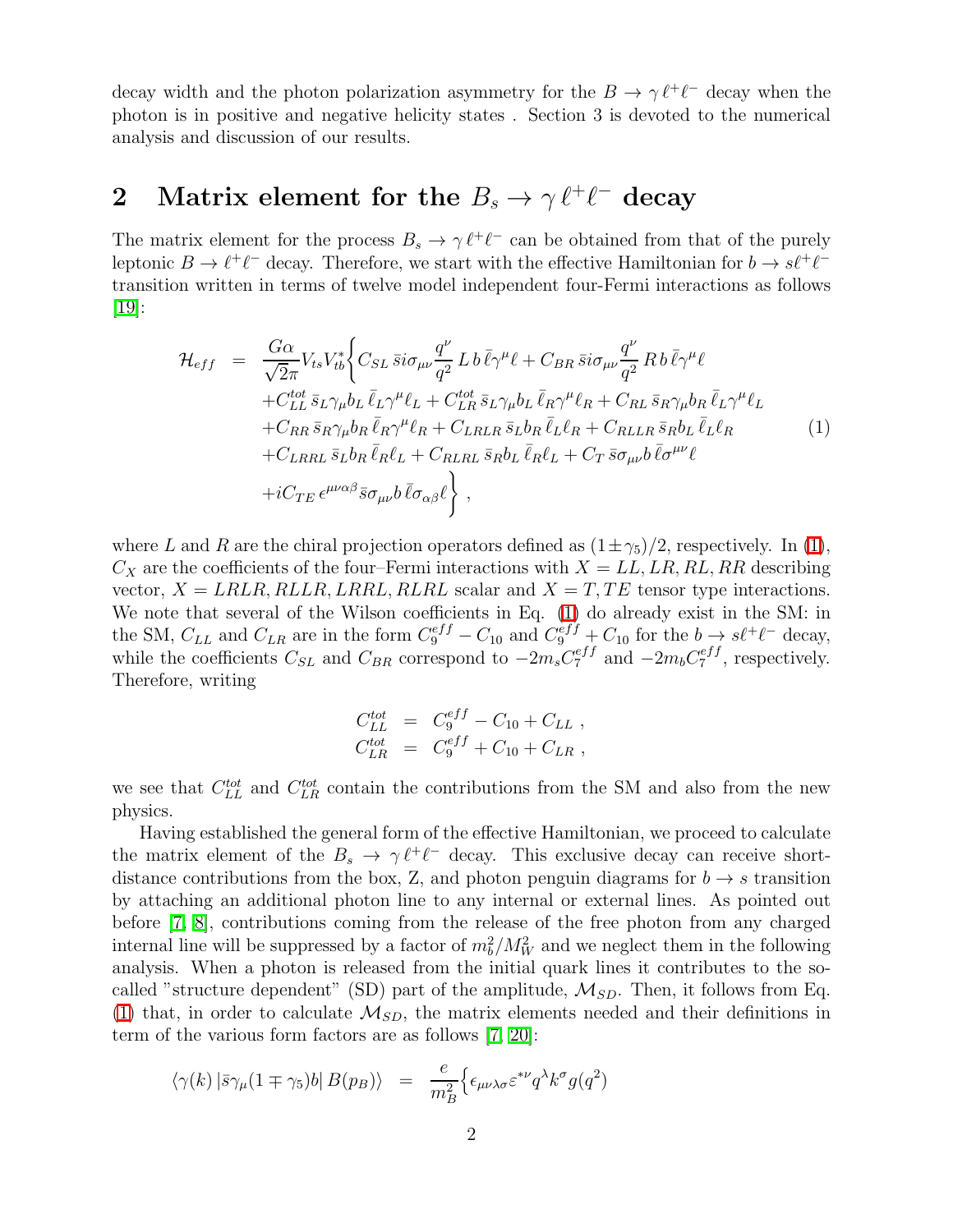$$
\pm i \left[ \varepsilon^{*\mu}(kq) - (\varepsilon^*q)k^{\mu} \right] f(q^2) \Big\} , \qquad (2)
$$

$$
\langle \gamma(k) | \bar{s} \sigma_{\mu\nu} b | B(p_B) \rangle = \frac{e}{m_B^2} \epsilon_{\mu\nu\lambda\sigma} \Big[ G \varepsilon^{*\lambda} k^{\sigma} + H \varepsilon^{*\lambda} q^{\sigma} + N(\varepsilon^* q) q^{\lambda} k^{\sigma} \Big], \quad (3)
$$

$$
\langle \gamma(k) | \bar{s} (1 \mp \gamma_5) b | B(p_B) \rangle = 0, \tag{4}
$$

$$
\langle \gamma \left| \bar{s} i \sigma_{\mu\nu} q^{\nu} b \right| B(p_B) \rangle = \frac{e}{m_B^2} i \, \epsilon_{\mu\nu\alpha\beta} q^{\nu} \varepsilon^{\alpha*} k^{\beta} G \;, \tag{5}
$$

<span id="page-3-0"></span>and

<span id="page-3-1"></span>
$$
\langle \gamma(k) | \bar{s} i \sigma_{\mu\nu} q^{\nu} (1 + \gamma_5) b | B(p_B) \rangle = \frac{e}{m_B^2} \Big\{ \epsilon_{\mu\alpha\beta\sigma} \, \varepsilon^{\alpha*} q^{\beta} k^{\sigma} g_1(q^2) + i \left[ \varepsilon_{\mu}^* (q k) - (\varepsilon^* q) k_{\mu} \right] f_1(q^2) \Big\} \,, \tag{6}
$$

where  $\varepsilon^*_{\mu}$  $_{\mu}^{*}$  and  $k_{\mu}$  are the four vector polarization and four momentum of the photon, respectively,  $q$  is the momentum transfer,  $p_B$  is the momentum of the B meson, and G, H and N can be expressed in terms of the form factors  $g_1$  and  $f_1$  by using Eqs. [\(3\)](#page-2-1), [\(5\)](#page-3-0) and [\(6\)](#page-3-1). The matrix element describing the structure–dependent part can be obtained from Eqs.  $(2)-(6)$  $(2)-(6)$ as

$$
\mathcal{M}_{SD} = \frac{\alpha G_F}{4\sqrt{2}\pi} V_{tb} V_{ts}^* \frac{e}{m_B^2} \left\{ \bar{\ell} \gamma^\mu (1 - \gamma_5) \ell \left[ A_1 \epsilon_{\mu\nu\alpha\beta} \varepsilon^{*\nu} q^\alpha k^\beta + i A_2 \Big( \varepsilon^*_{\mu} (kq) - (\varepsilon^* q) k_\mu \Big) \right] \right. \\ \left. + \bar{\ell} \gamma^\mu (1 + \gamma_5) \ell \left[ B_1 \epsilon_{\mu\nu\alpha\beta} \varepsilon^{*\nu} q^\alpha k^\beta + i B_2 \Big( \varepsilon^*_{\mu} (kq) - (\varepsilon^* q) k_\mu \Big) \right] \right. \\ \left. + i \epsilon_{\mu\nu\alpha\beta} \bar{\ell} \sigma^{\mu\nu} \ell \left[ G \varepsilon^{*\alpha} k^\beta + H \varepsilon^{*\alpha} q^\beta + N (\varepsilon^* q) q^\alpha k^\beta \right] \right. \\ \left. + i \bar{\ell} \sigma_{\mu\nu} \ell \left[ G_1 (\varepsilon^{*\mu} k^\nu - \varepsilon^{*\nu} k^\mu) + H_1 (\varepsilon^{*\mu} q^\nu - \varepsilon^{*\nu} q^\mu) + N_1 (\varepsilon^* q) (q^\mu k^\nu - q^\nu k^\mu) \right] \right\} \,,
$$

where

$$
A_1 = \frac{1}{q^2} (C_{BR} + C_{SL}) g_1 + (C_{LL}^{tot} + C_{RL}) g ,
$$
  
\n
$$
A_2 = \frac{1}{q^2} (C_{BR} - C_{SL}) f_1 + (C_{LL}^{tot} - C_{RL}) f ,
$$
  
\n
$$
B_1 = \frac{1}{q^2} (C_{BR} + C_{SL}) g_1 + (C_{LR}^{tot} + C_{RR}) g ,
$$
  
\n
$$
B_2 = \frac{1}{q^2} (C_{BR} - C_{SL}) f_1 + (C_{LR}^{tot} - C_{RR}) f ,
$$
  
\n
$$
G = 4C_T g_1 , N = -4C_T \frac{1}{q^2} (f_1 + g_1) ,
$$
  
\n
$$
H = N(qk) , G_1 = -8C_{TE} g_1 ,
$$
  
\n
$$
N_1 = 8C_{TE} \frac{1}{q^2} (f_1 + g_1) , H_1 = N_1(qk) .
$$

When photon is radiated from the lepton line we get the the so-called "internal Bremsstrahlung" (IB) contribution,  $\mathcal{M}_{IB}$ . Using the expressions

$$
\langle 0|\bar{s}\gamma_\mu\gamma_5 b|B(p_B)\rangle = -i f_B p_{B\mu} ,
$$
  

$$
\langle 0|\bar{s}\sigma_{\mu\nu}(1+\gamma_5)b|B(p_B)\rangle = 0 ,
$$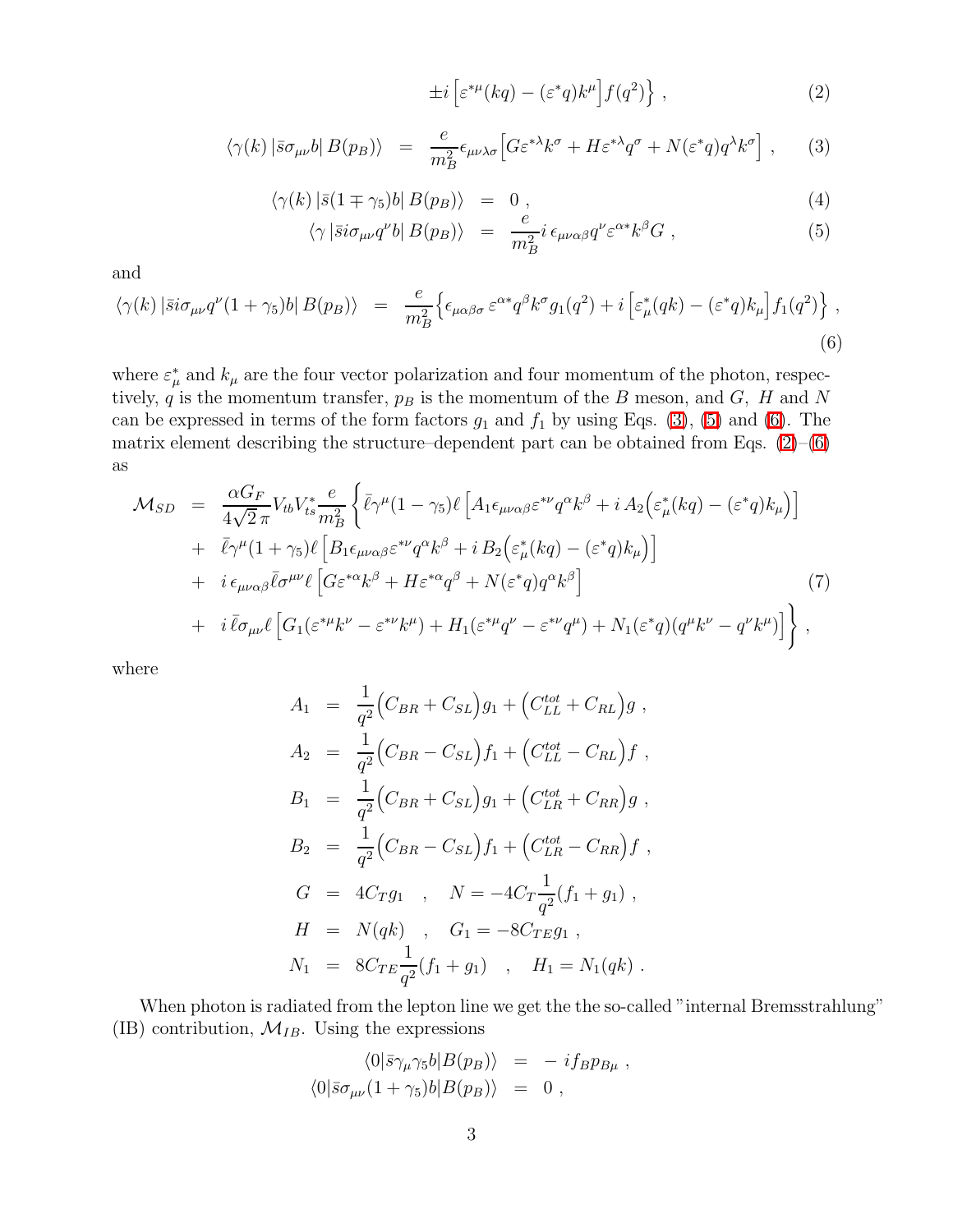and conservation of the vector current, we get

$$
\mathcal{M}_{IB} = \frac{\alpha G_F}{4\sqrt{2}\pi} V_{tb} V_{ts}^* e f_{B} i \left\{ F \bar{\ell} \left( \frac{\not\ell^* \not p_B}{2p_1 k} - \frac{\not p_B \not\ell^*}{2p_2 k} \right) \gamma_5 \ell \right. \\ \left. + F_1 \bar{\ell} \left[ \frac{\not\ell^* \not p_B}{2p_1 k} - \frac{\not p_B \not\ell^*}{2p_2 k} + 2m_\ell \left( \frac{1}{2p_1 k} + \frac{1}{2p_2 k} \right) \not\ell^* \right] \ell \right\} \,, \tag{8}
$$

where

$$
F = 2m_{\ell} \Big( C_{LR}^{tot} - C_{LL}^{tot} + C_{RL} - C_{RR} \Big) + \frac{m_B^2}{m_b} \Big( C_{LRLR} - C_{RLLR} - C_{LRRL} + C_{RLRL} \Big) ,
$$
  
\n
$$
F_1 = \frac{m_B^2}{m_b} \Big( C_{LRLR} - C_{RLLR} + C_{LRRL} - C_{RLRL} \Big) .
$$
 (9)

Finally, the total matrix element for the  $B_s \to \gamma \ell^+ \ell^-$  decay is obtained as a sum of the  $\mathcal{M}_{SD}$  and  $\mathcal{M}_{IB}$  terms,

$$
\mathcal{M} = \mathcal{M}_{SD} + \mathcal{M}_{IB}. \tag{10}
$$

The next task is the calculation of the differential decay rate of  $B_s \to \gamma \ell^+ \ell^-$  decay as a function of dimensionless parameter  $x = 2E_{\gamma}/m_B$ , where  $E_{\gamma}$  is the photon energy. In the center of mass (c.m.) frame of the dileptons  $\ell^+ \ell^-$ , where we take  $z = \cos \theta$  and  $\theta$  is the angle between the momentum of the  $B_s$ -meson and that of  $\ell^-$ , double differential decay width is found to be

$$
\frac{d\Gamma}{dx\,dz} = \frac{1}{(2\pi)^3 64} x \, v \, m_B \, |\mathcal{M}|^2 \, , \tag{11}
$$

with

$$
|\mathcal{M}|^2 = |\mathcal{M}_{SD}|^2 + |\mathcal{M}_{IB}|^2 + 2Re(\mathcal{M}_{SD}\mathcal{M}_{IB}^*)
$$
\n(12)

where  $v = \sqrt{1 - \frac{4r}{1-x}}$  and  $r = m_\ell^2/m_B^2$ . We note that  $|\mathcal{M}_{IB}|^2$  term has infrared singularity due to the emission of soft photon. In order to obtain a finite result, we follow the approach described in [\[8\]](#page-10-15) and impose a cut on the photon energy, i.e., we require  $E_{\gamma} \geq 25$  MeV, which corresponds to detect only hard photons experimentally. This cut requires that  $E_{\gamma} \geq \delta m_B/2$  with  $\delta = 0.01$ .

In such a radiative decay, the final state photon can emerge with a definite polarization and there follows the question of how sensitive the branching ratio is to the new Wilson coefficients when the photon is in the positive or negative helicity states. To find an answer to this question, we evaluate  $\frac{d\Gamma(\varepsilon^*=\varepsilon_1)}{dx}$  and  $\frac{d\Gamma(\varepsilon^*=\varepsilon_2)}{dx}$  for  $B_s \to \gamma \ell^+ \ell^-$  decay, in the c.m. frame of  $\ell^+\ell^-$ , in which four-momenta and polarization vectors,  $\varepsilon_1$  and  $\varepsilon_2$ , are as follows:

$$
P_B = (E_B, 0, 0, E_k), k = (E_k, 0, 0, E_k), p_1 = (p, 0, p\sqrt{1 - z^2}, -pz),
$$
  
\n
$$
p_2 = (p, 0, -p\sqrt{1 - z^2}, pz), \varepsilon_1 = (0, 1, i, 0)/\sqrt{2}, \varepsilon_2 = (0, 1, -i, 0)/\sqrt{2}, (13)
$$

where  $E_B = m_B(2-x)/2\sqrt{1-x}$ ,  $E_k = m_Bx/2\sqrt{1-x}$ , and  $p = m_B\sqrt{1-x}/2$ . Using the above forms, we obtain

$$
\frac{d\Gamma(\varepsilon^* = \varepsilon_i)}{dx} = \left| \frac{\alpha G_F}{4\sqrt{2}\pi} V_{tb} V_{ts}^* \right|^2 \frac{\alpha}{(2\pi)^3} \frac{\pi}{4} m_B \Delta(\varepsilon_i)
$$
\n(14)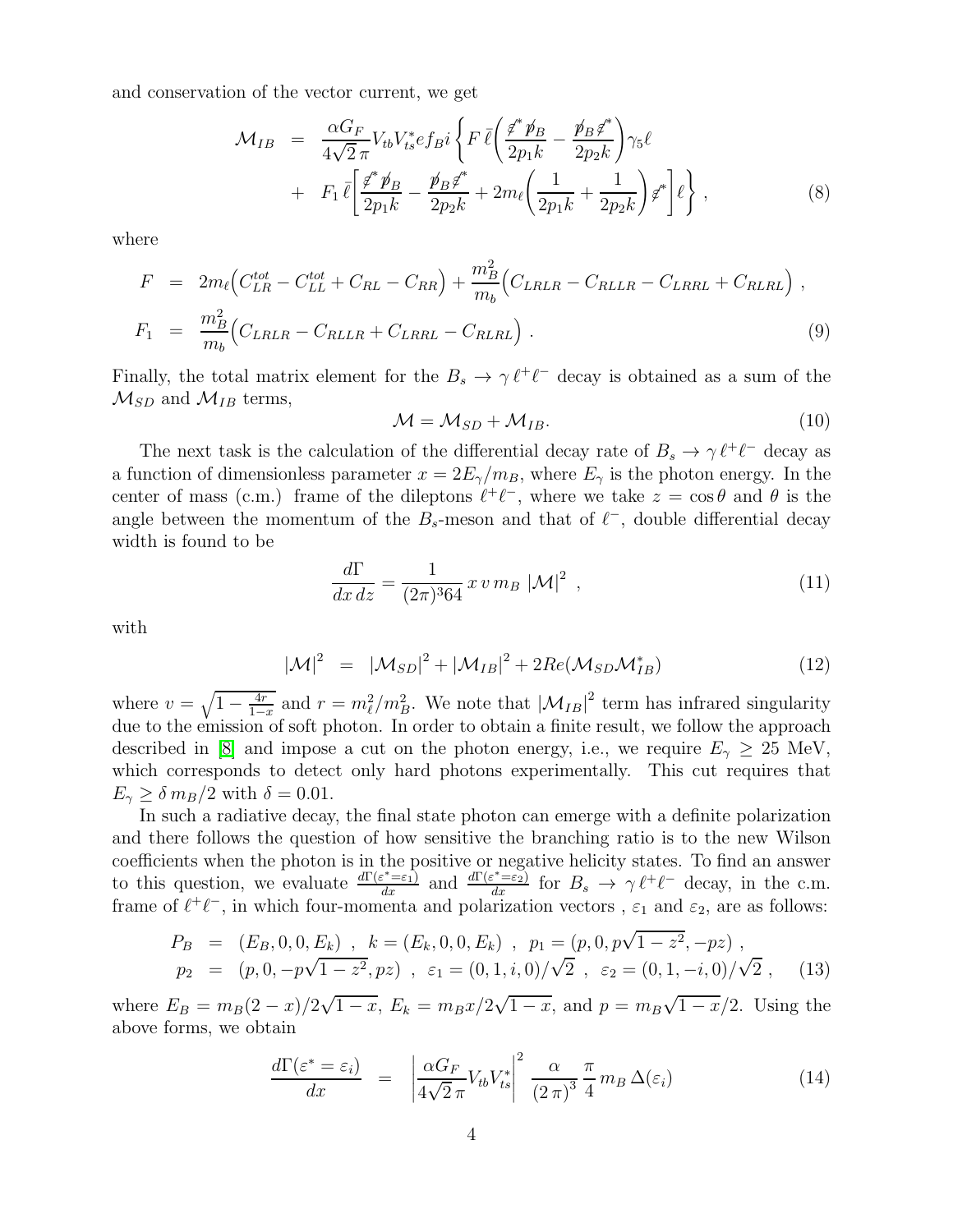where

<span id="page-5-1"></span>
$$
\Delta(\varepsilon_{i}) = \frac{vx}{3} \Biggl\{ 4x \Bigl( (8r + x) |H_{1}|^{2} - (4r - x) |H|^{2} \Bigr) - 6m_{\ell}(1 - x)^{2} \text{Im}[(A_{2} \pm A_{1} + B_{2} \pm B_{1})G_{1}^{*}] \n+ \frac{2}{x} (1 - x)^{2} (2r + x) \Bigl( |G_{1}|^{2} + |G|^{2} \pm 2\text{Im}[-G_{1}G^{*}]) \Bigr) - 12m_{\ell}(1 - x)x \text{Im}[(A_{2} \pm A_{1} + B_{2} \pm B_{1})H_{1}^{*}] \n\pm 4(1 - x) \Bigl( (8r + x) \text{Im}[GH_{1}^{*}] + (4r - x) \text{Im}[G_{1}H^{*}] \Bigr) + 6m_{\ell}^{2}(1 - x)^{2} \text{Re}[(A_{1} \pm A_{2})(B_{1} \pm B_{2})] \n+ m_{B}^{2}(1 - x)^{2}(x - r) \Bigl( |A_{1}|^{2} + |A_{2}|^{2} + |B_{1}|^{2} + |B_{2}|^{2} \pm 2\text{Re}[A_{1}A_{2}^{*} + B_{1}B_{2}^{*}] \Bigr) \n- 6m_{\ell}(1 - x)^{2} \text{Re}[(A_{2} \pm A_{1} + B_{2} \pm B_{1})G^{*}] + 4(1 - x) \Bigl( (8r + x) \text{Re}[G_{1}H_{1}^{*}] - (4r - x) \text{Re}[GH^{*}] \Bigr) \Biggr\} \n+ \frac{2x}{(1 - x)^{2}} f_{B}^{2} \Biggl\{ (-2vx + (1 - 4r + x^{2}) \text{ln}[u] \Bigl) |F|^{2} \pm 2(1 - x) (2vx - (1 - 4r + x) \text{ln}[u]) \text{Re}[FF_{1}^{*}] \n+ (2vx(4r - 1) + (1 + 16r^{2} + x^{2} - 4r(1 + 2x)) \text{ln}[u] |F_{1}|^{2} ) \Biggr\} \n+ 2xf_{B} \Biggl\{ \pm (vx + 2r \text{ln}[u]) \text{Im}[-FH_{1}^{*}] \pm m_{\ell}(1 - x) \text{
$$

where  $+(-)$  is for  $i = 1(2)$  and  $u = 1 + v/1 - v$ .

The effects of polarized photon can be also studied through a variable "photon polarization asymmetry" [\[11\]](#page-10-11):

$$
H(x) = \frac{\frac{d\Gamma(\varepsilon^* = \varepsilon_1)}{dx} - \frac{d\Gamma(\varepsilon^* = \varepsilon_2)}{dx}}{\frac{d\Gamma(\varepsilon^* = \varepsilon_1)}{dx} + \frac{d\Gamma(\varepsilon^* = \varepsilon_2)}{dx}} = \frac{\Delta(\varepsilon_1) - \Delta(\varepsilon_2)}{\Delta_0},
$$
\n(16)

<span id="page-5-0"></span>where

$$
\Delta(\varepsilon_{1}) - \Delta(\varepsilon_{2}) = \frac{4}{3}x^{2}v\left\{\frac{2x(1+2r-x)}{(-1+x)}\text{Im}[G_{1}G^{*}] - 3m_{\ell}x\left(\text{Im}[(A_{1}+B_{1})G_{1}^{*}] + \text{Re}[(A_{2}+B_{2})G^{*}]\right) \right\}
$$
  
\n
$$
- 6m_{\ell}(1-x)\left(\left(\text{Im}[(A_{1}+B_{1})H_{1}^{*}]\right) + 2\left((1+8r-x)\text{Im}[GH_{1}^{*}] - (1-4r-x)\text{Im}[G_{1}H^{*}]\right) \right)
$$
  
\n
$$
+ m_{B}^{2}x\left(3r(\text{Re}[A_{2}B_{1}^{*} + A_{1}B_{2}^{*}] + (1-r-x)\text{Re}[B_{1}B_{2}^{*} + A_{1}A_{2}^{*}]\right)\right\}
$$
  
\n
$$
+ 8f_{B}^{2}\left(2v(1-x) - (2-4r-x)\text{ln}[u]\right) + 4f_{B}x\left\{2(v(x-1) - 2r\text{ln}[u])\text{Im}[FH_{1}^{*}] \right\}
$$
  
\n
$$
+ m_{\ell}x\text{ln}[u]\text{Re}[(A_{2}+B_{2})F^{*}] + m_{\ell}\left(2v(x-1) + (4r-x)\text{ln}[u]\right)\text{Re}[(A_{1}+B_{1})F_{1}^{*}] \right\}
$$
  
\n
$$
+ 2(v-2r\text{ln}[u])\text{Re}[F_{1}G^{*}] - \text{Im}[FG_{1}^{*}] + 2(v(1-x) - 2r\text{ln}[u])\text{Re}[F_{1}H^{*}] \right\}
$$
  
\n(17)

and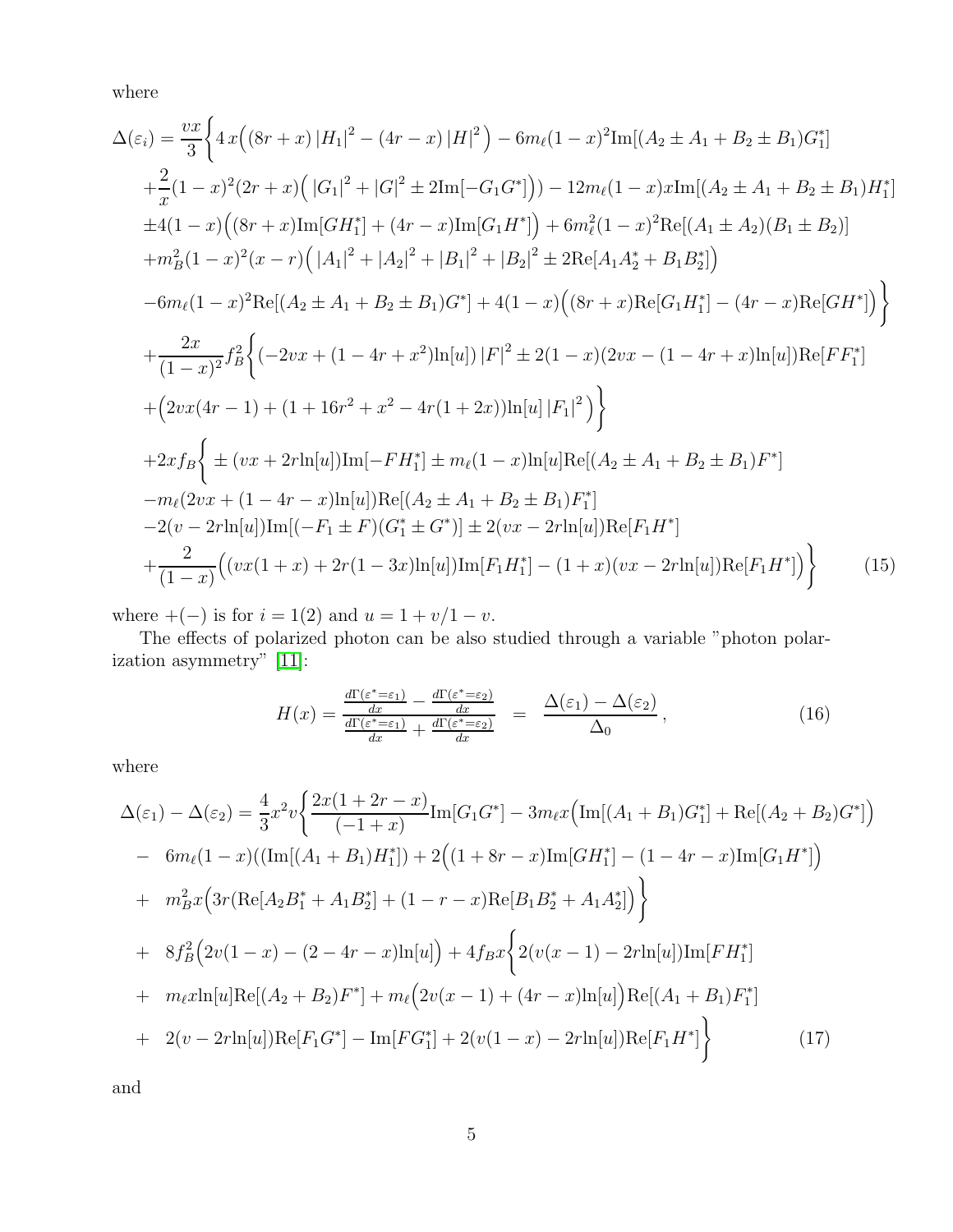$$
\Delta_{0} = \left\{ x^{3}v \left( 4m_{\ell} \operatorname{Re} \left( [A_{1} + B_{1}]G^{*} \right) - 4m_{B}^{2}r \operatorname{Re} \left( A_{1}B_{1}^{*} + A_{2}B_{2}^{*} \right) \right.\n\left. -4\left[ |H_{1}|^{2} (1-x) + \operatorname{Re} \left( G_{1}H_{1}^{*} \right)x \right] \frac{(1+8r-x)}{x^{2}} - 4\left[ |H|^{2} (1-x) + \operatorname{Re} \left( GH^{*} \right)x \right] \frac{(1-4r-x)}{x^{2}} \right.\n+ \frac{1}{3}m_{B}^{2} \left[ 2 \operatorname{Re} \left( G N^{*} \right) + m_{B}^{2} |N|^{2} (1-x) \right] (1-4r-x) \right.\n+ \frac{1}{3}m_{B}^{2} \left[ 2 \operatorname{Re} \left( G_{1}N_{1}^{*} \right) + m_{B}^{2} |N_{1}|^{2} (1-x) \right] (1+8r-x) \right.\n- \frac{2}{3}m_{B}^{2} (|A_{1}|^{2} + |A_{2}|^{2} + |B_{1}|^{2} + |B_{2}|^{2}) (1-r-x) - \frac{4}{3} (|G|^{2} + |G_{1}|^{2}) \frac{(1+2r-x)}{(1-x)} \right.\n+ 2m_{\ell} \operatorname{Im} \left( [A_{2} + B_{2}] [6H_{1}^{*}(1-x) + 2G_{1}^{*}x - m_{B}^{2} N_{1}^{*}x (1-x) \right) \frac{1}{x} \right)\n+ 4f_{B} \left( 2v \left[ \operatorname{Re} \left( FG^{*} \right) \frac{1}{(1-x)} - \operatorname{Re} \left( FH^{*} \right) + m_{B}^{2} \operatorname{Re} \left( FN^{*} \right) + m_{\ell} \operatorname{Re} \left( [A_{2} + B_{2}]F_{1}^{*} \right) \right] x (1-x) \right.\n+ \ln[u] \left[ m_{\ell} \operatorname{Re} \left( [A_{2} + B_{2}]F_{1}^{*} \right) x (x - 4r) + 2 \operatorname{Re} \left( FH^{*} \right) \left[ 1 - x + 2r(x - 2) \right]
$$

The expression in Eq.[\(17\)](#page-5-0) agrees with [\[11\]](#page-10-11) for the SM case with neutral Higgs contributions.

### 3 Numerical analysis and discussion

We present here our numerical analysis about the branching ratios (BR) and the photon polarization asymmetries  $(H)$  for the  $B_s \to \gamma \ell^+ \ell^-$  decays with  $\ell = \mu, \tau$ . We first give the input parameters used in our numerical analysis :

$$
m_B = 5.28 \, GeV \, , \, m_b = 4.8 \, GeV \, , \, m_\mu = 0.105 \, GeV \, , \, m_\tau = 1.78 \, GeV \, ,
$$
\n
$$
f_B = 0.2 \, GeV \, , \, |V_{tb}V_{ts}^*| = 0.045 \, , \, \alpha^{-1} = 137 \, , \, G_F = 1.17 \times 10^{-5} \, GeV^{-2}
$$
\n
$$
\tau_{B_s} = 1.54 \times 10^{-12} \, s \, , \, C_9^{eff} = 4.344 \, , \, C_{10} = -4.669. \tag{19}
$$

Furthermore we assume in this work that all new Wilson coefficients are real and vary in the region  $-4 \leq C_X \leq 4$ . We note that such a choice for the range of the new Wilson coefficients follows from the experimental bounds on the branching ratios of the  $B \to K^*\mu^+\mu^-$  [\[21\]](#page-10-17) and  $B_s \to \mu^+\mu^-$  decays [\[22\]](#page-10-18). It should be noted here that the value of the Wilson coefficient  $C_9^{eff}$  above corresponds only to the short-distance contributions.  $C_9^{eff}$  also receives longdistance contributions associated with the real  $\bar{c}c$  intermediate states; but in this work we consider only the short distance effects.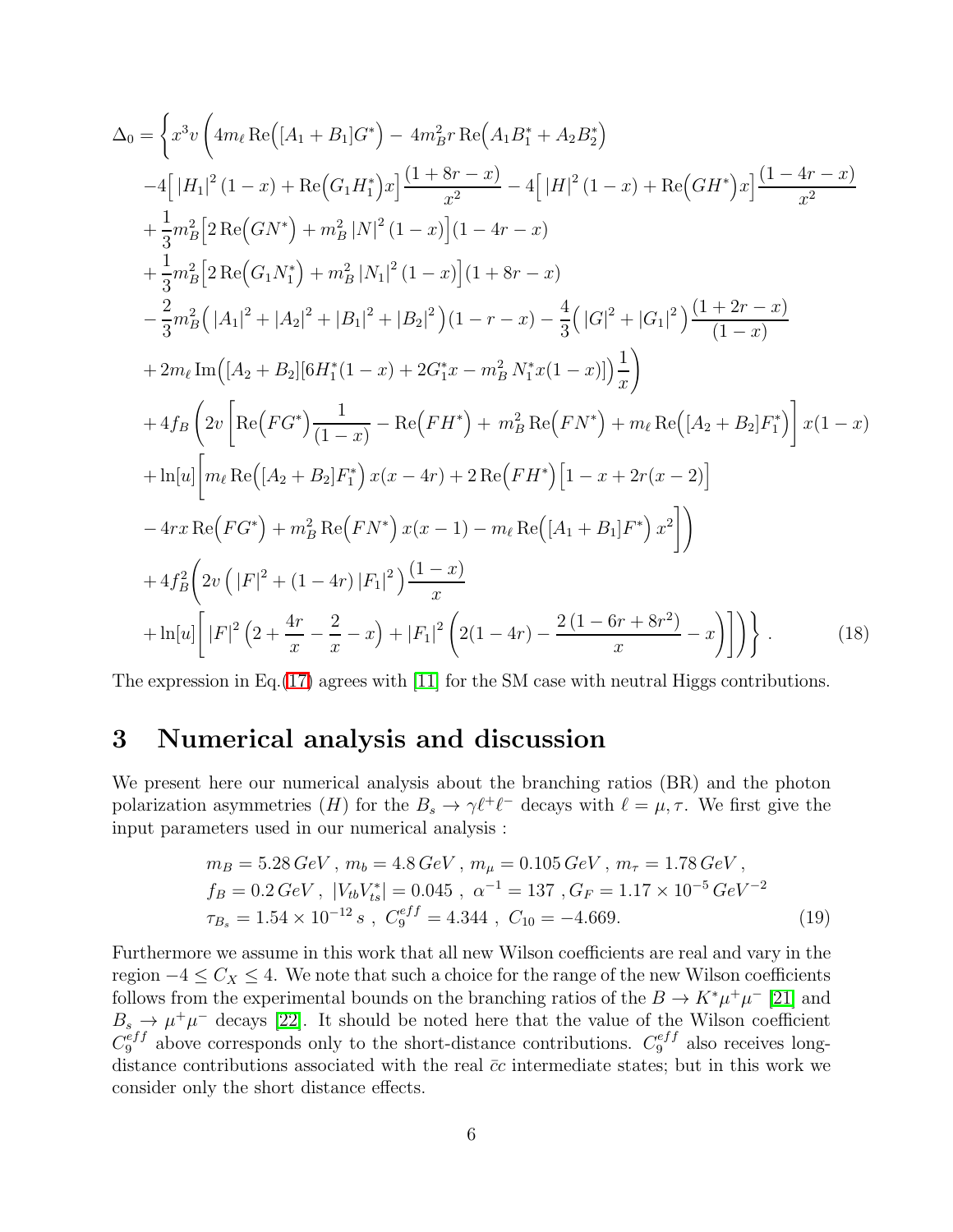To make some numerical predictions, we also need the explicit forms of the form factors g, f,  $g_1$  and  $f_1$ . They are calculated in framework of light–cone  $QCD$  sum rules in [\[20,](#page-10-16) [7\]](#page-10-14), and also in [\[23\]](#page-10-19) in terms of two parameters  $F(0)$  and  $m_F$ . In our work we have used the results of  $[7]$ , in which  $q^2$  dependencies of the form factors are given as

$$
g(q^2) = \frac{1 \, GeV}{\left(1 - \frac{q^2}{5.6^2}\right)^2}, \ f(q^2) = \frac{0.8 \, GeV}{\left(1 - \frac{q^2}{6.5^2}\right)^2}, \ g_1(q^2) = \frac{3.74 \, GeV^2}{\left(1 - \frac{q^2}{40.5}\right)^2}, \ f_1(q^2) = \frac{0.68 \, GeV^2}{\left(1 - \frac{q^2}{30}\right)^2}.
$$

We present the results of our analysis in a series of figures. Before their discussion we give our SM predictions for the unpolarized BRs, for reference:

$$
BR(B_s \to \gamma \mu^+ \mu^-) = 1.52 \times 10^{-8} ,
$$
  
\n
$$
BR(B_s \to \gamma \tau^+ \tau^-) = 1.19 \times 10^{-8} ,
$$

which are in good agreement with the results of ref. [\[15\]](#page-10-20).

In Figs. [\(1\)](#page-11-0) and [\(2\)](#page-11-1), we present the dependence of the  $BR^{(1)}$  and  $BR^{(2)}$  for  $B_s \to \gamma \mu^+ \mu^$ decay on the new Wilson coefficients, where the superscripts (1) and (2) correspond to the positive and negative helicity states of photon, respectively. From these figures we see that  $BR^{(1)}$  and  $BR^{(2)}$  are more sensitive to all type of the scalar interactions as compared to the vector and tensor types; receiving the maximum contribution from the one with coefficient  $C_{RLRL}$  and  $C_{LRLR}$ , respectively. From Fig. [\(2\)](#page-11-1), we also observe that dependence of  $BR<sup>(2)</sup>$  on all the new Wilson coefficients is symmetric with respect to the zero point, while for  $BR^{(1)}$  $BR^{(1)}$  $BR^{(1)}$ , this symmetry is slightly lifted for the vector type interactions (Fig.(1)). It follows that  $BR^{(2)}$  decreases in the region  $-4 \leq C_X \leq 0$  and tends to increase in between  $0 \leq C_X \leq +4$ .  $BR^{(1)}$  exhibits a similar behavior, except for the vector interactions with coefficients  $C_{LL}$ ,  $C_{RL}$  and  $C_{LR}$ : it is almost insensitive to the existence of vector  $C_{LR}$  type interactions and slightly increases with the increasing values of  $C_{LL}$  and  $C_{RL}$ , receiving a value lower than the SM one between −4 and 0.

Differential branching ratio can also give useful information about new physics effects. Therefore, in Figs. [\(3\)](#page-12-0)- [\(8\)](#page-14-0) we present the dependence of the differential branching ratio with a polarized photon for the  $B_s \to \gamma \mu^+ \mu^-$  decay on the dimensionless variable  $x =$  $2E_\gamma/m_B$  at different values of vector, tensor and scalar interactions with coefficients  $C_{LL}$ ,  $C_{TE}$  and  $C_{RLRL}$ . We observe that tensor (scalar) type interactions change the spectrum near the large (small)-recoil limit,  $x \to 1$   $(x \to 0)$ , as seen from Figs.[\(5,](#page-13-0)[6\)](#page-13-1) (Figs.[\(7](#page-14-1)[,8\)](#page-14-0)). However, the vector type interactions increase the spectrum in the center of the phase space and do not change it at the large or small-recoil limit  $(Figs.(3,4))$  $(Figs.(3,4))$  $(Figs.(3,4))$  $(Figs.(3,4))$ . We also see from Figs. $(3)$  and [\(4\)](#page-12-1) that when  $C_{LL} > 0$ , the related vector interaction gives constructive contribution to the SM result, but for the negative values of  $C_{LL}$  the contribution is destructive. Therefore, it is possible to get the information about the sign of new Wilson coefficients from measurement of the differential branching ratio.

From Figs.[\(1-](#page-11-0)[8\)](#page-14-0), we also see that the branching ratios with a positive helicity photon are greater than those with a negative helicity one. To see this we rewrite Eq.[\(15\)](#page-5-1) for the SM in the limit  $m_{\ell} \to 0$ ,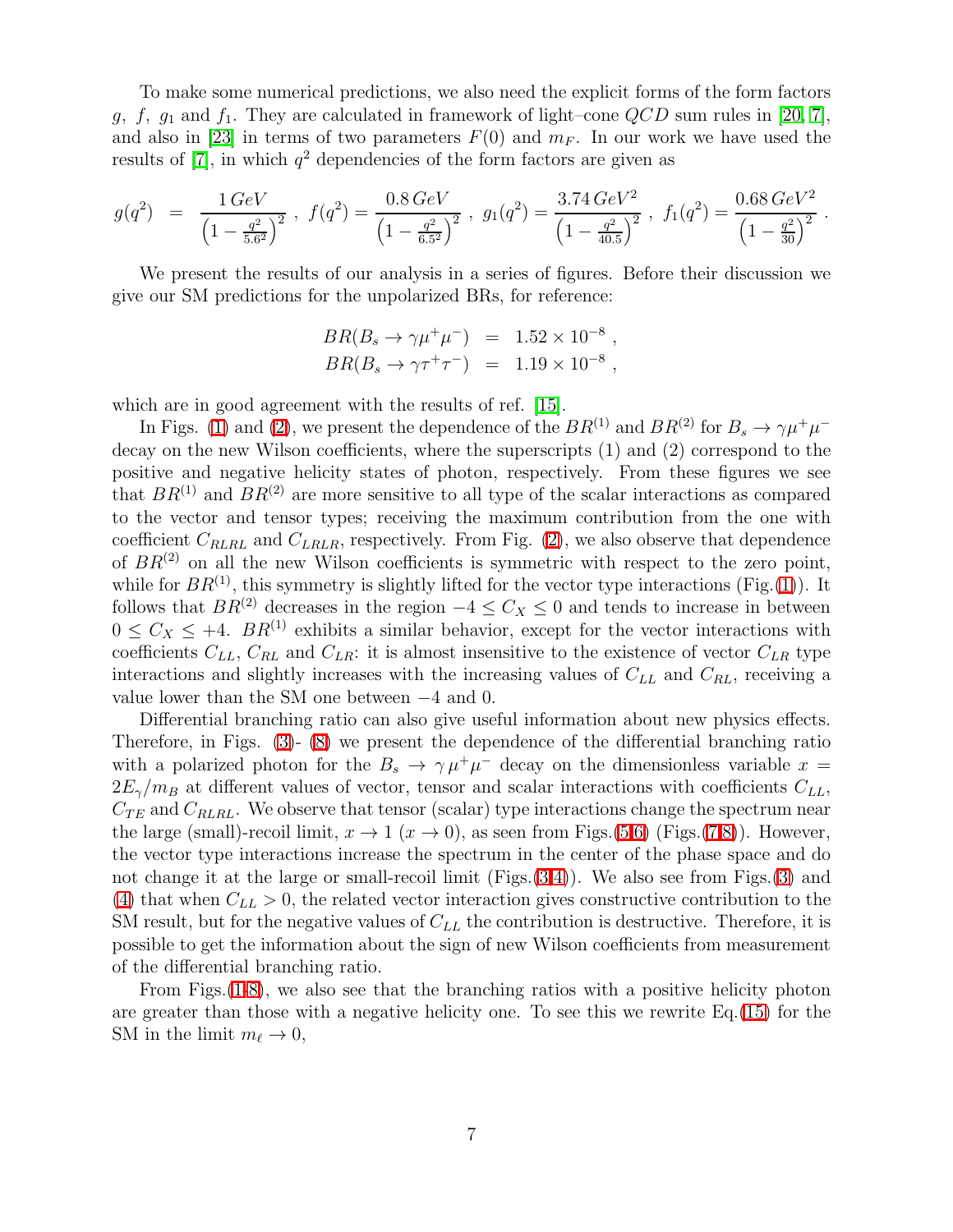$$
\Delta(\varepsilon_i) = \frac{m_B^2}{3} x^2 (-1+x)^2 \left\{ \left| (C_9^{eff} - C_{10})(g \pm f) - \frac{2C_7}{(1-x)m_B^2} m_b(g_1 \pm f_1) \right|^2 \right\} + \left| (C_9^{eff} + C_{10})(g \pm f) - \frac{2C_7}{(1-x)m_B^2} m_b(g_1 \pm f_1) \right|^2 \right\}
$$
(20)

where  $+(-)$  is for  $i = 1(2)$ . It obviously follows that  $BR^{(1)} > BR^{(2)}$ . We note that this fact can be seen more clearly from the comparison of the differential BRs for (1) and (2) cases for the vector interactions with the coefficient  $C_{LL}$ , given in Figs.[\(3\)](#page-12-0) and [\(4\)](#page-12-1), where  $dBR^{(1)}/dx$  is larger about four times compared to  $dBR^{(2)}/dx$ .

In addition to the total and differential branching ratios, for radiative decays like ours, studying the effects of polarized photon may provide useful information about new Wilson coefficients. For this purpose, we present the dependence of the integrated photon polarization asymmetry H for  $B_s \to \gamma \mu^+ \mu^-$  decay on the new Wilson coefficients in Figs.[\(9\)](#page-15-0) and  $(10)$ . We see from Fig. $(9)$  that spectrum of H is almost symmetrical with respect to the zero point for all the new Wilson coefficients, except the  $C_{RL}$ . The coefficient  $C_{RL}$ , when it is between  $-2$  and 0, is also the only one which gives the constructive contribution to the SM prediction of H, which we find  $H(B_s \to \gamma \mu^+ \mu^-) = 0.64$ . This behavior is also seen from Fig.[\(10\)](#page-15-1), in which we plot the differential photon polarization asymmetry  $H(x)$ for the same decay as a function of  $x$  for the different values of the vector interaction with coefficients  $C_{RL}$ . From these two figures, we can conclude that performing measurement of H at different photon energies can give information about the signs of the new Wilson coefficients, as well as their magnitudes.

Note that the results presented in this work can easily be applied to the  $B_s \to \gamma \tau^+ \tau^-$ decay. For example, in Figs.[\(11\)](#page-16-0) and [\(12\)](#page-16-1), we present the dependence of the  $BR^{(1)}$  and  $BR^{(2)}$  for  $B_s \to \gamma \tau^+ \tau^-$  decay on the new Wilson coefficients. We observe that in contrary to the  $\mu^+\mu^-$  final state, spectrum of  $BR^{(1)}$  and  $BR^{(2)}$  for  $\tau^+\tau^-$  final state is not symmetrical with respect to zero point, except for the coefficient  $C_{TE}$ . Otherwise, we observe three types of behavior for  $BR^{(2)}$  from Fig.[\(12\)](#page-16-1): as the new Wilson coefficients  $C_{LRRL}$ ,  $C_{RLLR}$ ,  $C_{LL}$ and  $C_{RR}$  increase,  $BR^{(2)}$  also increases. This behavior is reversed for coefficients  $C_{LRLR}$ ,  $C_{RLRL}$ ,  $C_{LR}$  and  $C_{RL}$ , i.e.,  $BR^{(2)}$  decreases with the increasing values of these coefficients. However, situation is different for the tensor type interactions :  $BR^{(2)}$  decreases when  $C_T$ and  $C_{TE}$  increase from  $-4$  to 0 and then increases in the positive half of the range. We also observe from Fig.[\(11\)](#page-16-0) that spectrum of  $BR^{(1)}$  is identical to that of  $BR^{(2)}$  for the coefficients  $C_{LRLR}$ ,  $C_{LRRL}$ ,  $C_{RLLR}$ ,  $C_{LL}$ ,  $C_{RR}$  and  $C_{TE}$  in between  $-4 \le C_X \le +4$ . For the rest of the coefficients, namely  $C_{RLRL}$ ,  $C_{LR}$ ,  $C_T$ , it stand slightly below and almost parallel to the SM prediction in the positive half of the range, although its behavior is the same as  $BR^{(2)}$  when  $-4 \leq C_X \leq 0$ .

Finally we present two more figures related to the photon polarization asymmetry  $H$  for  $B_s \to \gamma \tau^+ \tau^-$  decay. Fig. [\(13\)](#page-17-0) shows the dependence of the integrated photon polarization asymmetry  $H$  on the new Wilson coefficients. We present the differential photon polarization asymmetry  $H(x)$  for the same decay as a function of x for the different values of the scaler interactions with coefficients  $C_{LRRL}$  in [\(14\)](#page-17-1). We see from Fig. [\(13\)](#page-17-0) that in contrary to the  $\mu^+\mu^-$  final state, spectrum of H for  $\tau^+\tau^-$  final state is not symmetrical with respect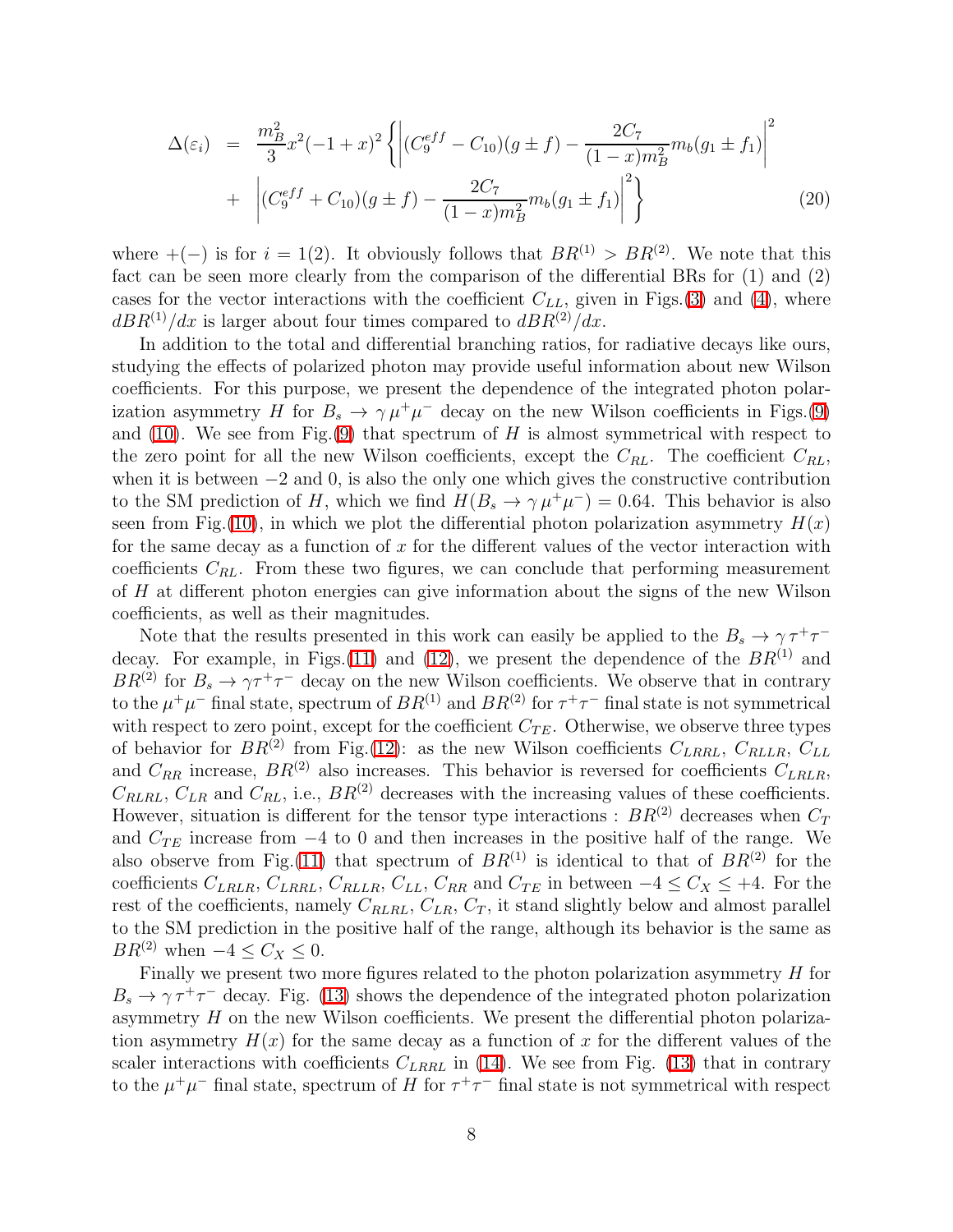to zero point. It also follows that when  $0 \leq C_X \leq 4$  the dominant contribution to H for  $B_s \to \gamma \tau^+ \tau^-$  decay comes from  $C_{RLRL}$  and  $C_{LR}$ . However, for the negative part of the range  $H$  receives constructive contributions mostly from  $C_{LRRL}$ , as clearly seen also from Fig.[\(14\)](#page-17-1).

In conclusion, we have studied the total and the differential branching ratios of the rare  $B_s \to \gamma \ell^+ \ell^-$  decay by taking into account the polarization effects of the photon. Doing this we use a most general model independent effective Hamiltonian, which contains the scalar and tensor type interactions as well as the vector types. We have also investigated the sensitivity of "photon polarization asymmetry" in this radiative decay to the new Wilson coefficients. It has been shown that all these physical observables are very sensitive to the existence of new physics beyond SM and their experimental measurements can give valuable information about it.

### ACKNOWLEDGMENT

We would like to thank Prof. T. M. Aliev for useful discussion.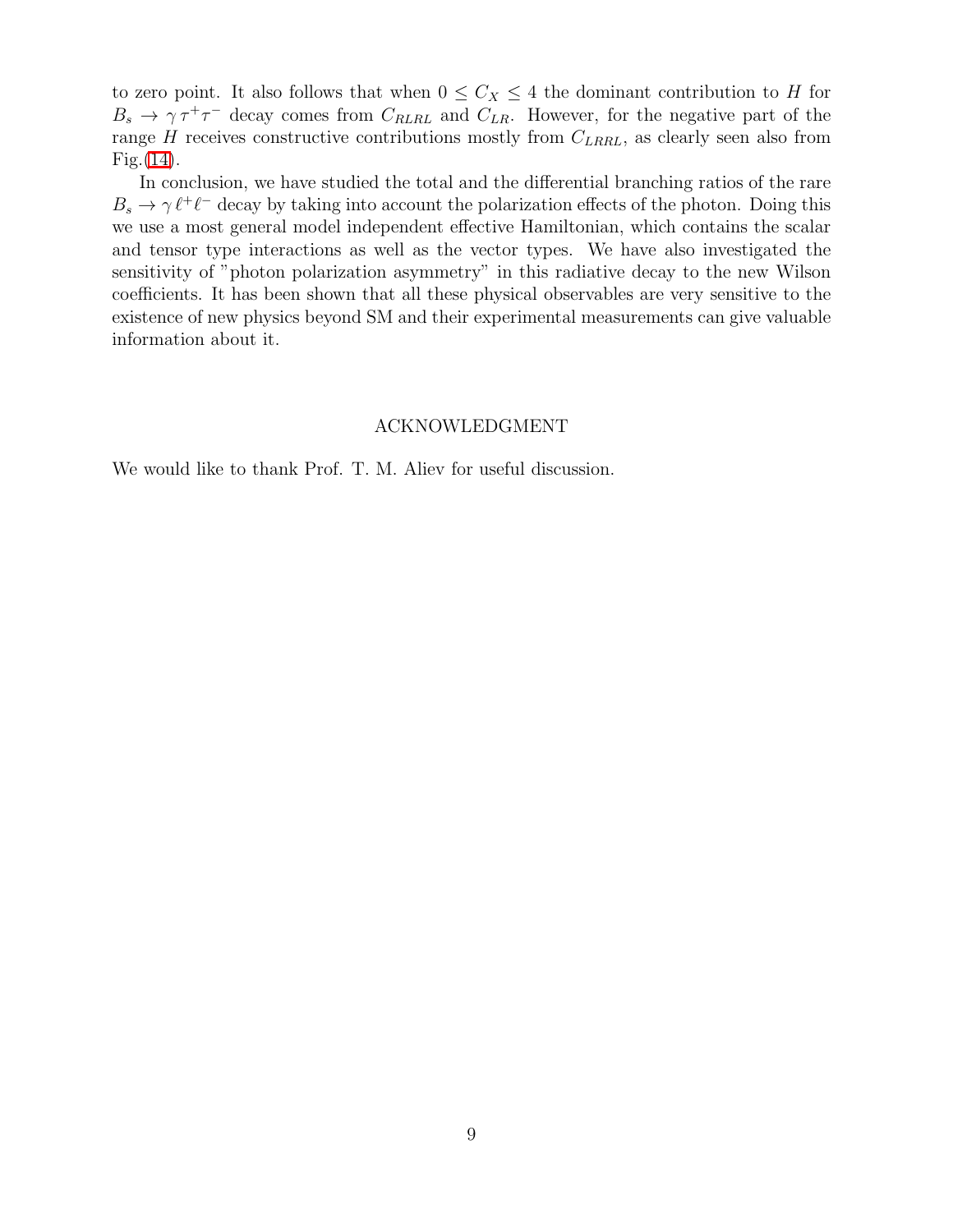## References

- <span id="page-10-0"></span>[1] J. L. Hewett, in Proc. of the  $21^{st}$  Annual SLAC Summer Institute, ed. L. De Porcel and C. Dunwoode, SLAC-PUB-6521 (1994)
- <span id="page-10-1"></span>[2] R. Ammar, et all., CLEO Collaboration, Phys. Rev. Lett. 71 (1993) 674; M. S. Alam, et all., CLEO Collaboration, Phys. Rev. Lett. 74 (1995) 2885.
- <span id="page-10-2"></span>[3] M. S. Alam, et all., CLEO Collaboration, in ICHEP98 Conference 1998; ALEPH Collaboration, R. Barate et all., *Phys. Lett.* **B429** (1998) 169.
- <span id="page-10-3"></span>[4] The BaBar physics book, eds. P. F. Harrison and H. R. Quinn, SLAC report (1998) 504.
- <span id="page-10-4"></span>[5] BELLE Collaboration, E. Prebys at al, Nucl. Instrum. Meth. A446 (2000) 89.
- <span id="page-10-14"></span>[6] G. Eilam, C.-D. Lü and D.-X. Zhang, *Phys. Lett.* **B 391** (1997) 461.
- <span id="page-10-15"></span>[7] T. M. Aliev, A. Ozpineci, and M.Savcı, *Phys. Rev.* **D 55** (1997) 7059.
- <span id="page-10-5"></span>[8] T. M. Aliev, N. K. Pak, and M.Savcı, *Phys. Lett.* **B 424** (1998) 175.
- <span id="page-10-6"></span>[9] C. Q. Geng, C. C. Lih, and Wei-Min Zhang,Phys. Rev. D 62 (2000)074017.
- <span id="page-10-11"></span>[10] Z. Xiong and J. M.Yang, Nucl. Phys. B 628 (2002) 193.
- <span id="page-10-7"></span>[11] S. R. Choudhury, and N. Gaur,  $hep-ph/0205076$ .
- <span id="page-10-10"></span>[12] S. R. Choudhury, and N. Gaur,  $hep-ph/0207353$ .
- <span id="page-10-8"></span>[13] S. R. Choudhury, N. Gaur, and N. Mahajan, Phys. Rev. D 66 (2002) 054003.
- <span id="page-10-20"></span>[14] E. O. Iltan and G. Turan, Phys. Rev. D 61 (2000) 034010.
- [15] T. M. Aliev, A. Ozpineci and M. Savcı, *Phys. Lett.* **B 520** (2001) 69.
- <span id="page-10-9"></span>[16] G. Erkol and G. Turan, Phys. Rev. D 65 (2002) 094029.
- <span id="page-10-12"></span>[17] G. Erkol and G. Turan, Acta Phys. Pol. B 33, No:5, (2002)1285.
- <span id="page-10-13"></span>[18] B. Sirvanli and G. Turan, Mod. Phys. Lett. A 18 (2003) 47.
- [19] T. M. Aliev, C. S. Kim, Y. G. Kim, Phys. Rev. D62 (2000) 014026; T. M. Aliev, D. A. Demir, M. Savcı, Phys. Rev. D62 (2000) 074016; S. Fukae, C. S. Kim, T. Morozumi, T. Yoshikawa, Phys. Rev. D59 (1999) 074013.
- <span id="page-10-17"></span><span id="page-10-16"></span>[20] G. Eilam, I. Halperin and R. R. Mendel Phys. Lett. B361 (1995) 137.
- [21] K. Abe, et al., BELLE Collaboration, Phys. Rev. Lett. 88 (2002) 021801; B. Aubert, et al., BaBar Collaboration, Phys. Rev. Lett. 88 (2002) 241801.
- <span id="page-10-19"></span><span id="page-10-18"></span>[22] V. Halyo, [hep-ex/0207010](http://arxiv.org/abs/hep-ex/0207010).
- [23] F. Kruger and D. Melikhov, Phys. Rev. D 67 (2003) 034002.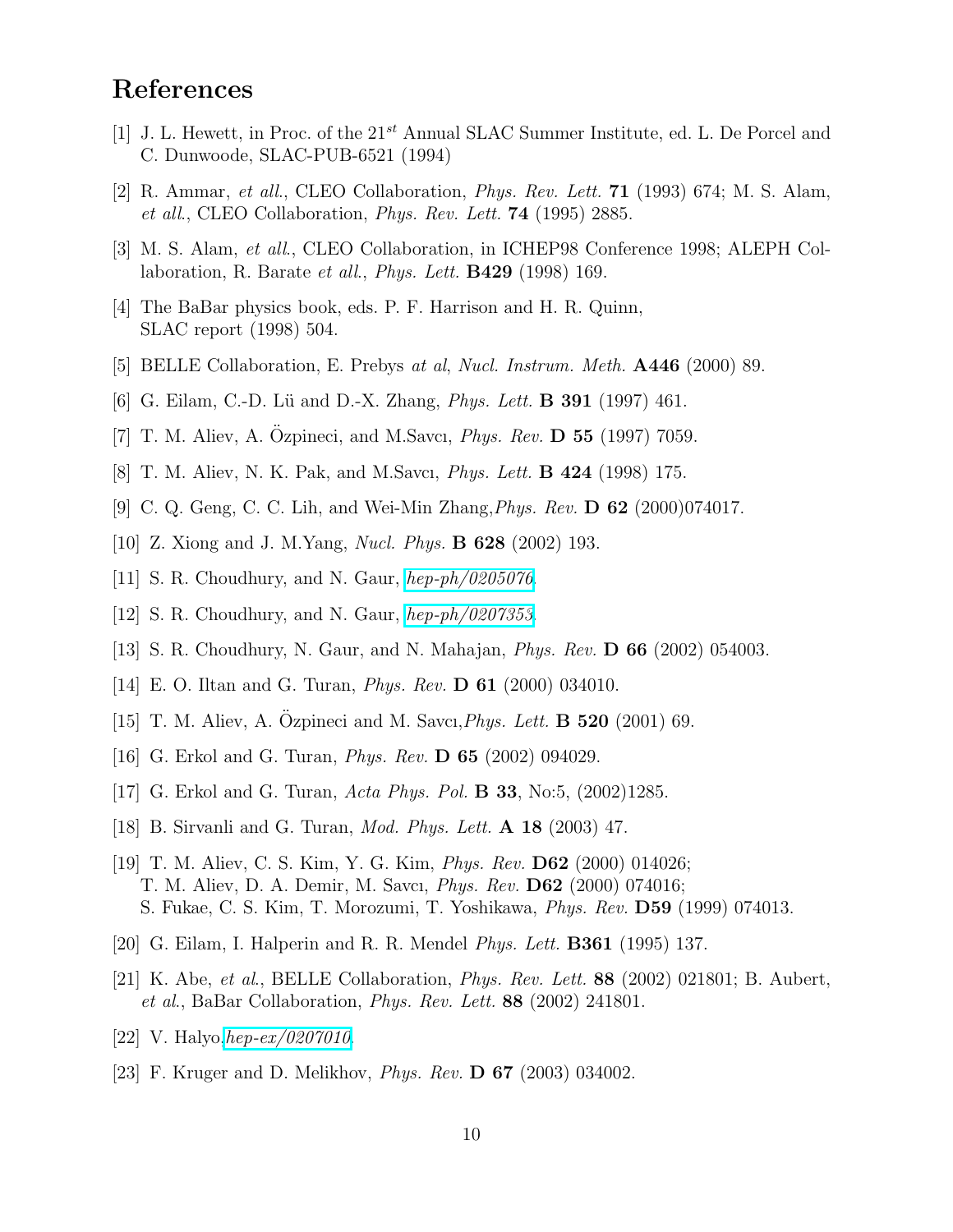

<span id="page-11-0"></span>Figure 1: The dependence of the integrated branching ratio for the  $B_s \to \gamma \mu^+ \mu^-$  decay with photon in the positive helicity state on the new Wilson coefficients



<span id="page-11-1"></span>Figure 2: The same as  $Fig.(1)$  $Fig.(1)$ , but with photon in negative helicity state.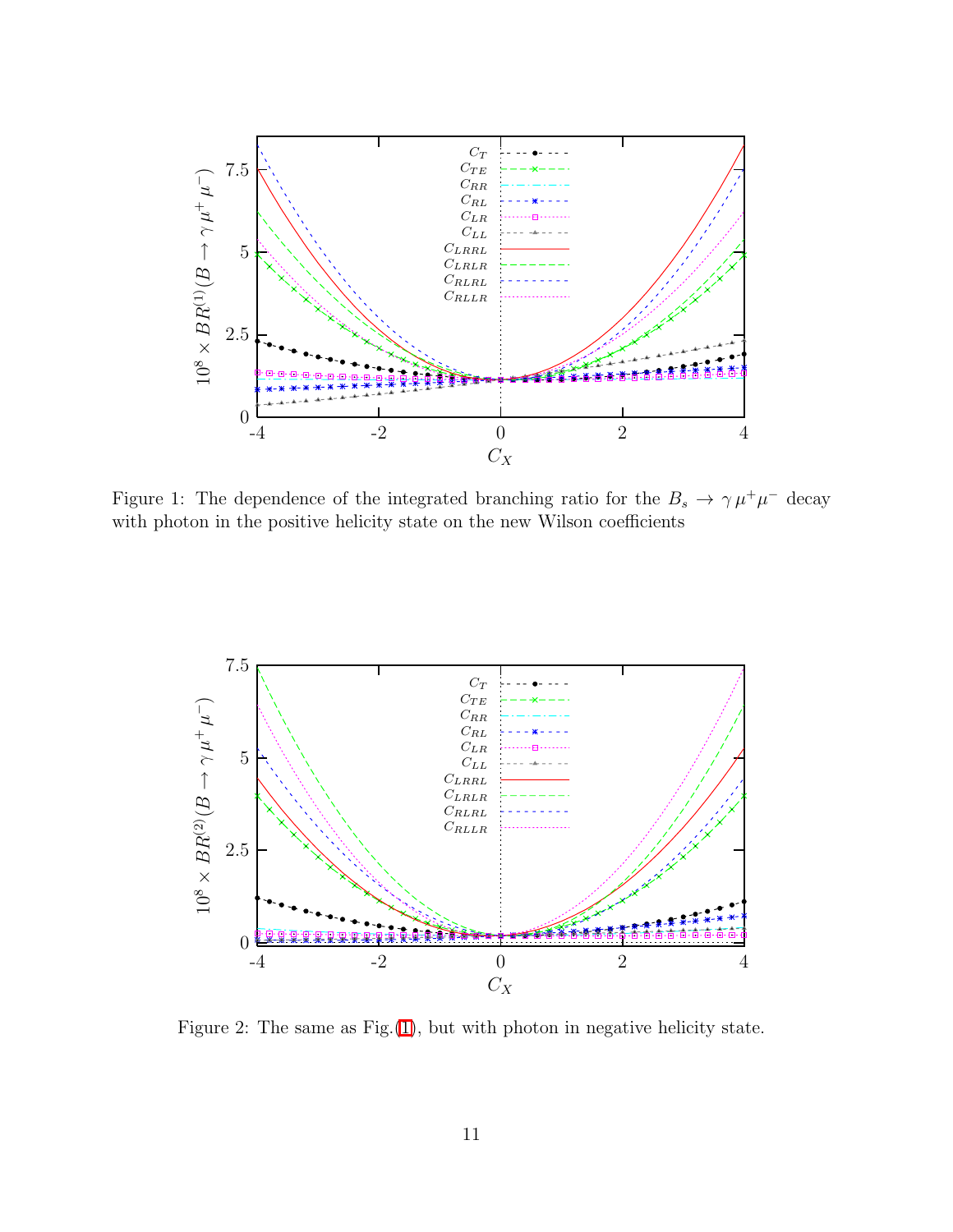

<span id="page-12-0"></span>Figure 3: The dependence of the differential branching ratio for the  $B_s \to \gamma \mu^+ \mu^-$  decay with photon in the positive helicity state on the dimensionless variable  $x = 2E_{\gamma}/m_B$  at different values of vector interaction with coefficient  $C_{LL}$ 



<span id="page-12-1"></span>Figure 4: The same as Fig.[\(3\)](#page-12-0), but with photon in the negative helicity state.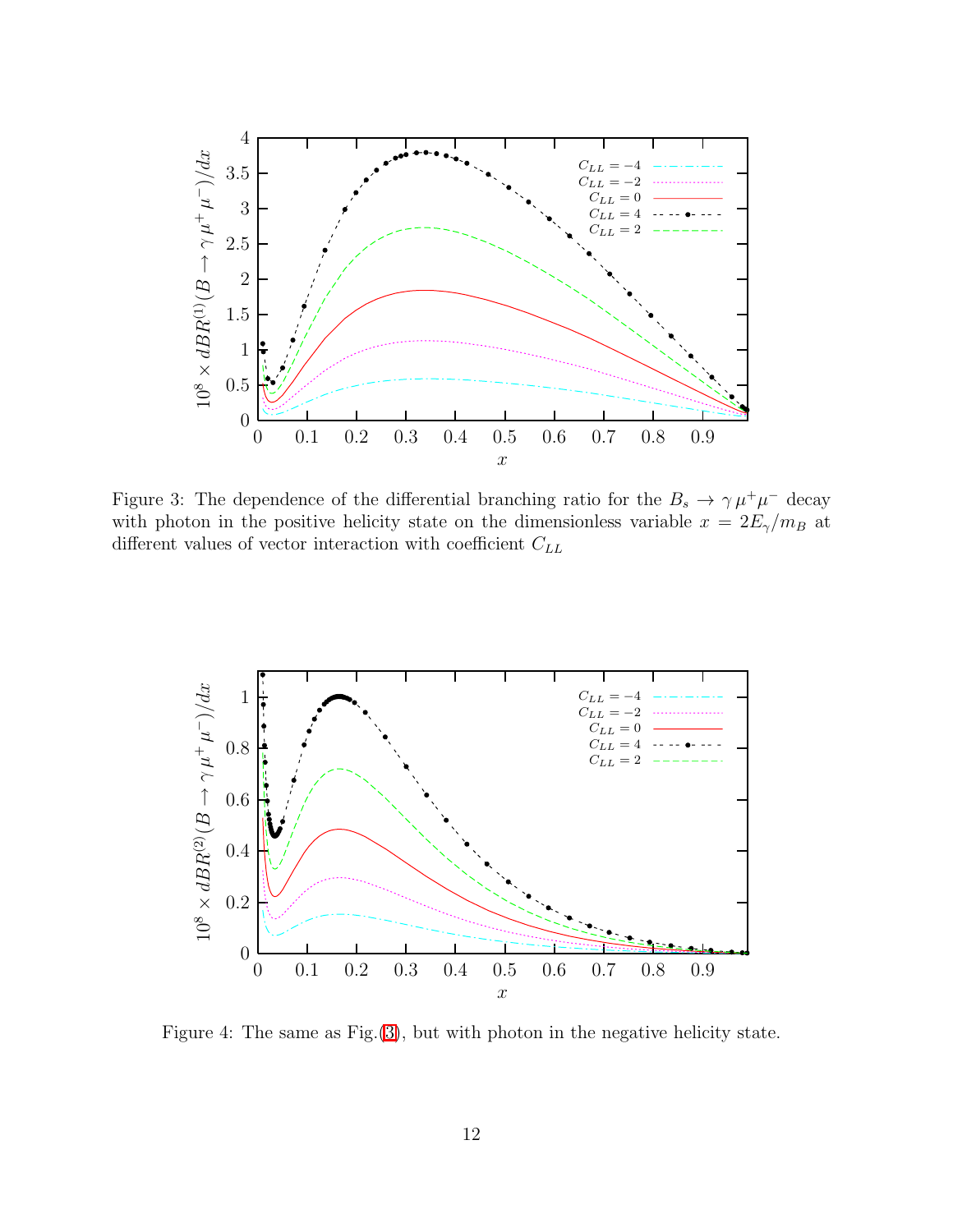

<span id="page-13-0"></span>Figure 5: The dependence of the differential branching ratio for the  $B_s \to \gamma \mu^+ \mu^-$  decay with photon in the positive helicity state on the dimensionless variable  $x = 2E_{\gamma}/m_B$  at different values of tensor interaction with coefficient  $C_{TE}$ 



<span id="page-13-1"></span>Figure 6: The same as Fig.[\(5\)](#page-13-0), but with photon in the negative helicity state.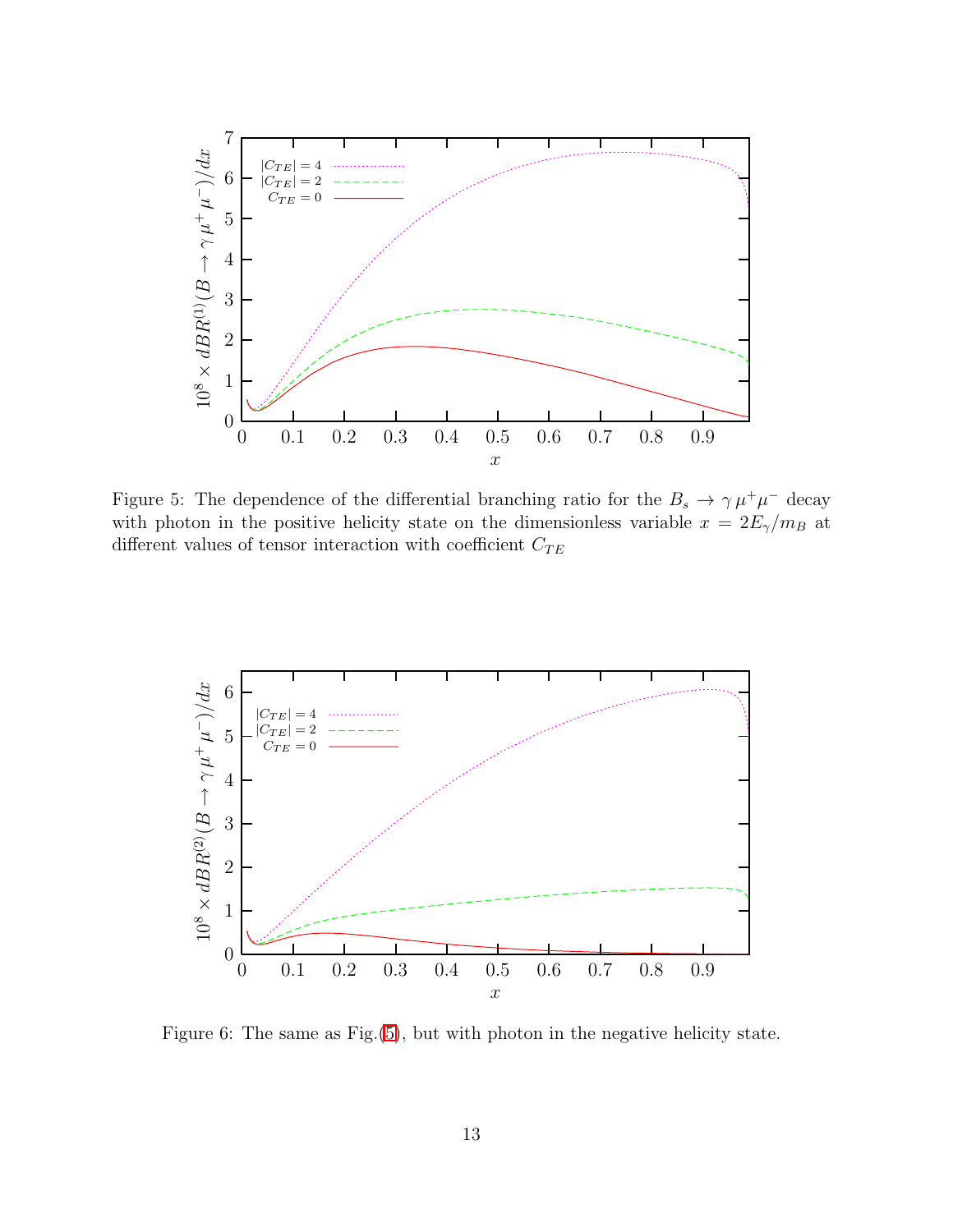

<span id="page-14-1"></span>Figure 7: The dependence of the differential branching ratio for the  $B_s \to \gamma \mu^+ \mu^-$  decay with photon in the positive helicity state on the dimensionless variable  $x = 2E_{\gamma}/m_B$  at different values of scalar interaction with coefficient  $C_{\mathit{RLRL}}$ 



<span id="page-14-0"></span>Figure 8: The same as Fig.[\(7\)](#page-14-1), but with photon in the negative helicity state.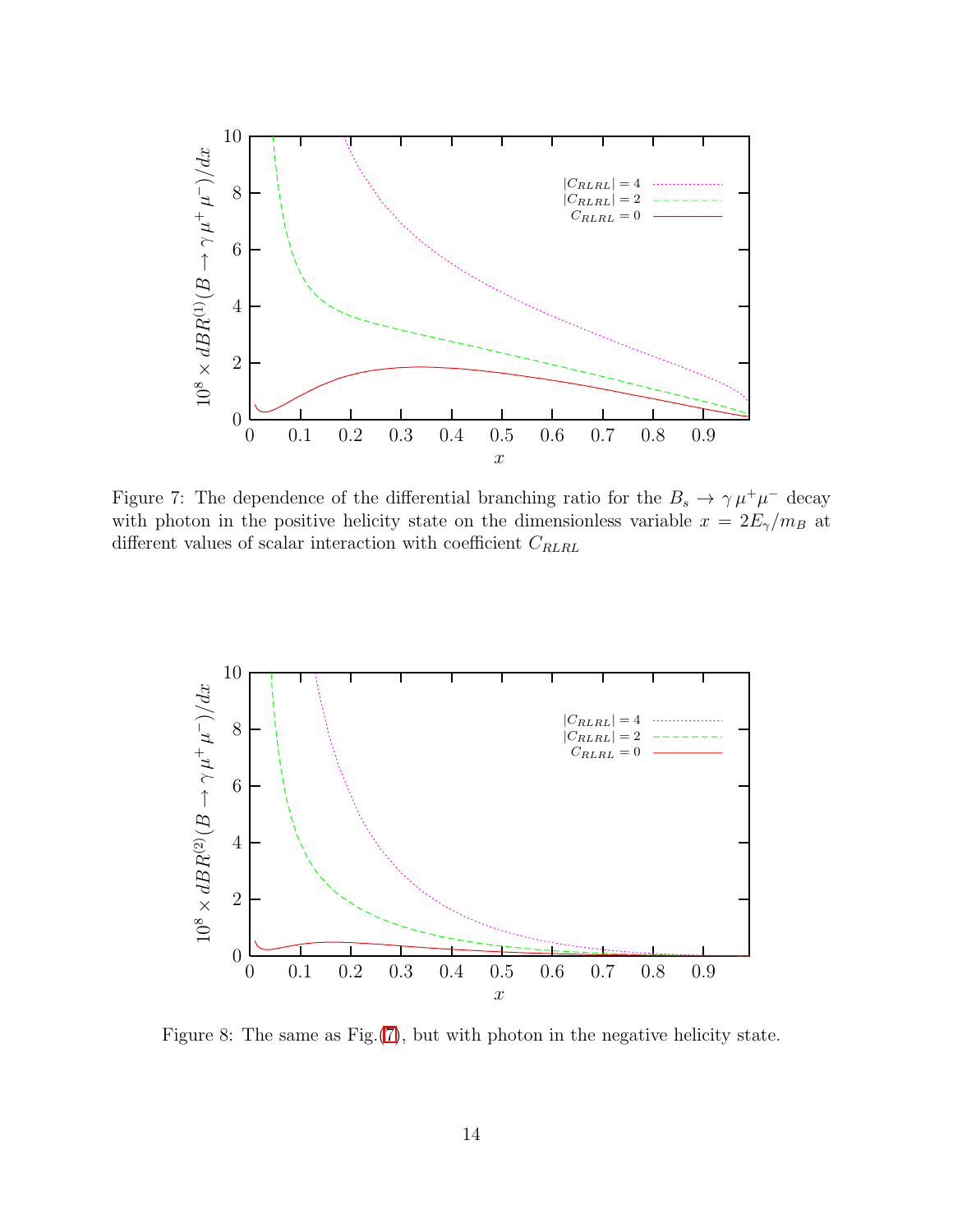

<span id="page-15-0"></span>Figure 9: The dependence of the integrated photon polarization asymmetry for the  $B_s \to$  $\gamma \mu^+ \mu^-$  decay on the new Wilson coefficients.



<span id="page-15-1"></span>Figure 10: The dependence of the differential photon polarization asymmetry for the  $B_s \to$  $\gamma \mu^+ \mu^-$  decay on the dimensionless variable  $x = 2E_\gamma/m_B$  for different values of  $C_{RL}$ .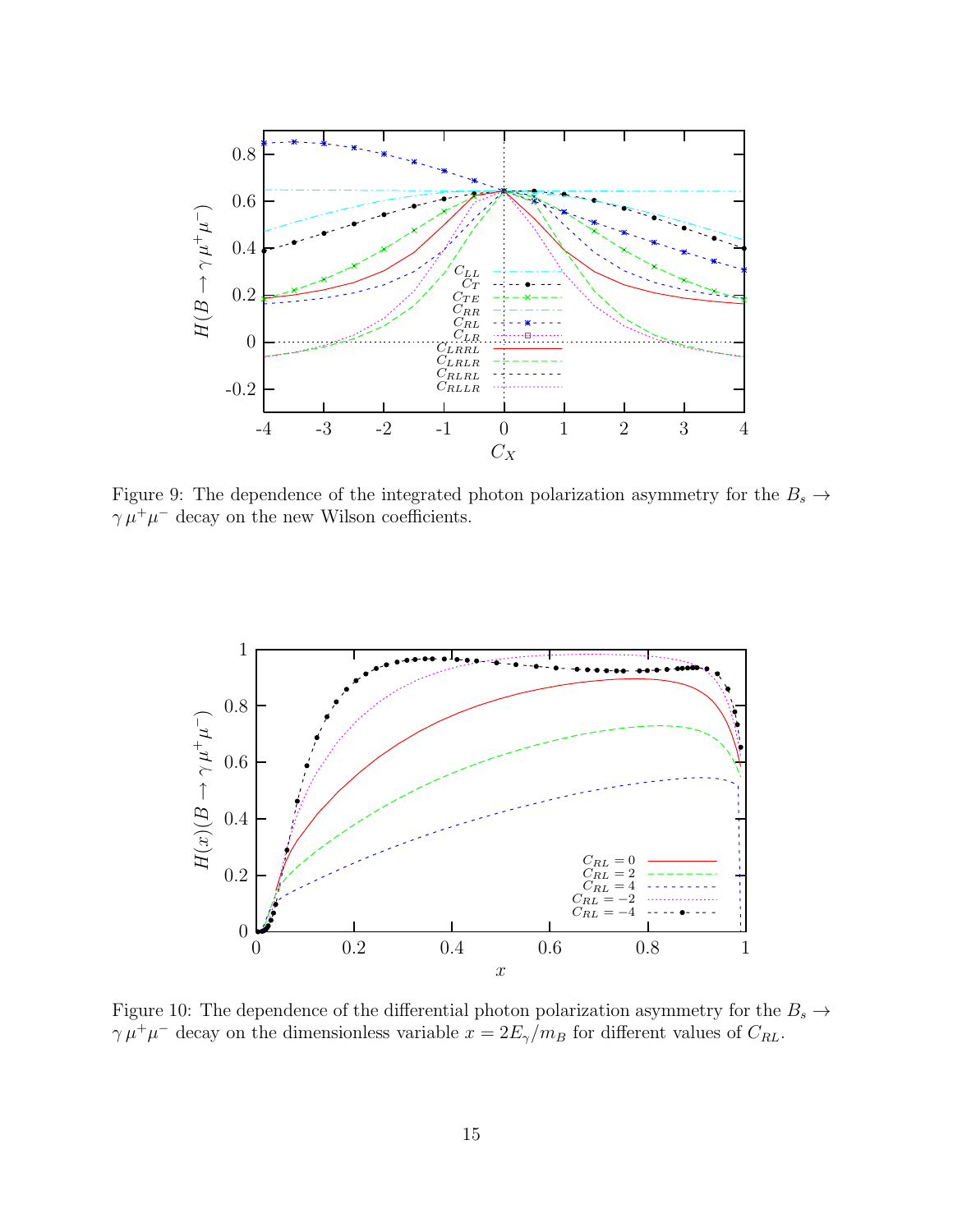

<span id="page-16-0"></span>Figure 11: The dependence of the integrated branching ratio for the  $B_s \to \gamma \tau^+ \tau^-$  decay with photon in the positive helicity state on the new Wilson coefficients



<span id="page-16-1"></span>Figure 12: The same as Fig.[\(11\)](#page-16-0), but with photon in negative helicity state.